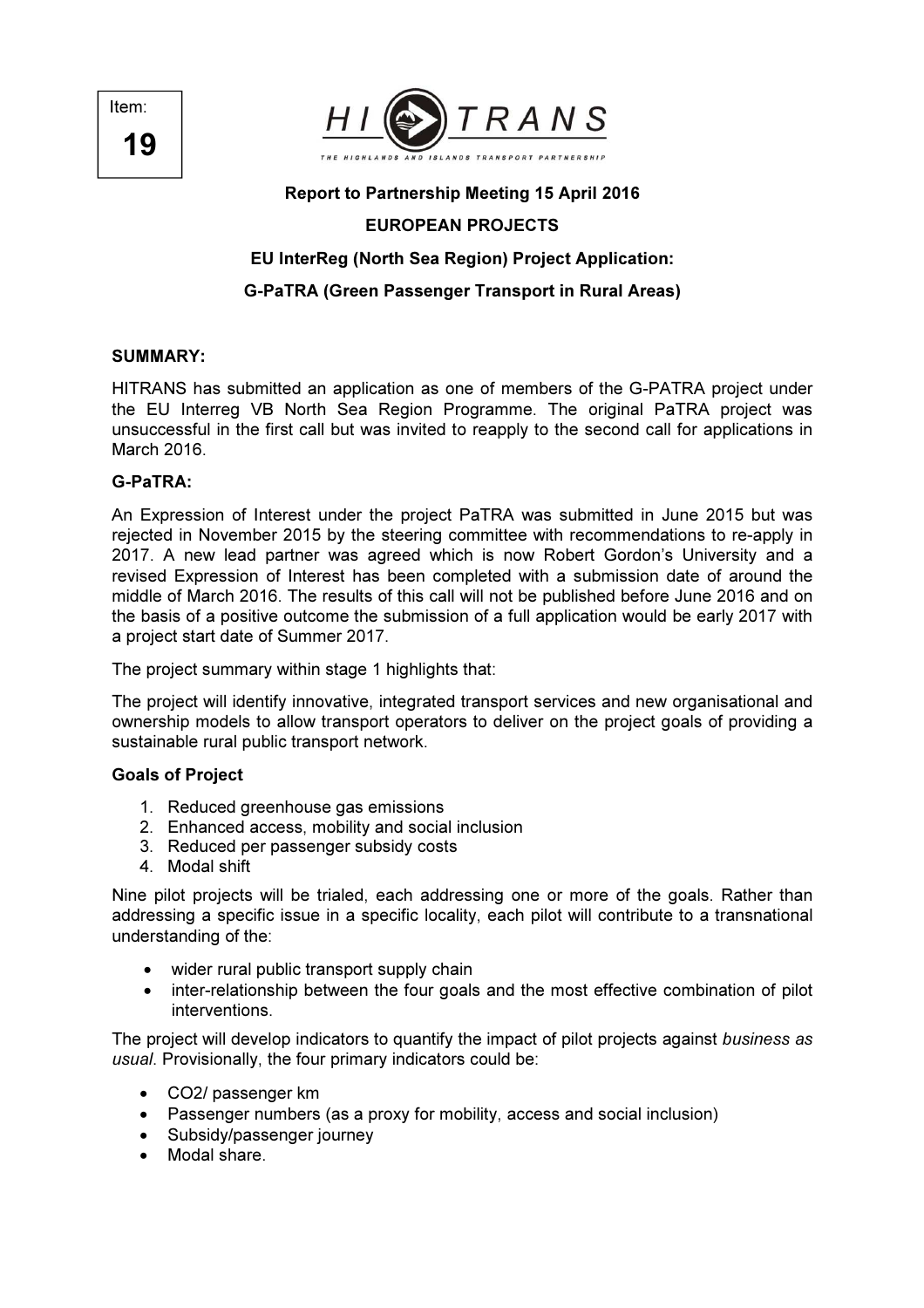## Central aim and description

G-PaTRA will consider the barriers to, and opportunities for, scaling up pilot interventions across Europe. Guidance will be produced in order to maximize transferrable innovation.

Expert workshops will be organized for each four pillar. Experts and stakeholders will be identified from existing networks, related projects, academia and other rural and island municipalities. A legacy collaborative network will be created, underpinned by the development of an online knowledge sharing and stakeholder engagement platform.

| <b>Partners</b>                                                     |               |                         |  |  |
|---------------------------------------------------------------------|---------------|-------------------------|--|--|
| <b>Beneficiary Name</b>                                             | Legal status  | City/Country            |  |  |
| Robert Gordon University (Lead Partner)                             | public        | Aberdeen, Scotland      |  |  |
| Office for Regional Development Leine<br>and Weser Region           | public        | Hildesheim, Deutschland |  |  |
| Universität Groningen                                               | public        | Groningen, Niederlande  |  |  |
| Province of Groningen                                               | public        | Assen, Niederlande      |  |  |
| <b>HITRANS</b>                                                      | public        | Inverness, Scotland     |  |  |
| Abereenshire Council                                                | public        | Aberdeen, Scotland      |  |  |
| Welzijnszorg Kempen                                                 | Public        | Geel Belgium            |  |  |
| Intercommunale<br>Ontwikkelingsmaatschappij<br>de<br>voor<br>Kempen | public        | Belgium                 |  |  |
| Region Örebro län                                                   | Municipality  | Sweden                  |  |  |
| Urban Foresight (England)                                           | Private (SME) | England                 |  |  |
| for Transport Planning and<br>Institute<br>Logistics                | Public        |                         |  |  |
| Norwegian Partner (n.n.)                                            | n.n.          | Norway                  |  |  |

# HITRANS Involvement:

We have applied for a project worth €300'000 over 3 years, starting Summer 2017 at the earliest.

The intervention rate is 50% from the NSR InterReg programme, and we would require for the other 50% of match funding from HITRANS and the local authority where the pilot project/s would be implemented.

### RECOMMENDATIONS

Members are invited to note the report.

| <b>Risk</b> | immat<br>bacı | ∵omment |
|-------------|---------------|---------|